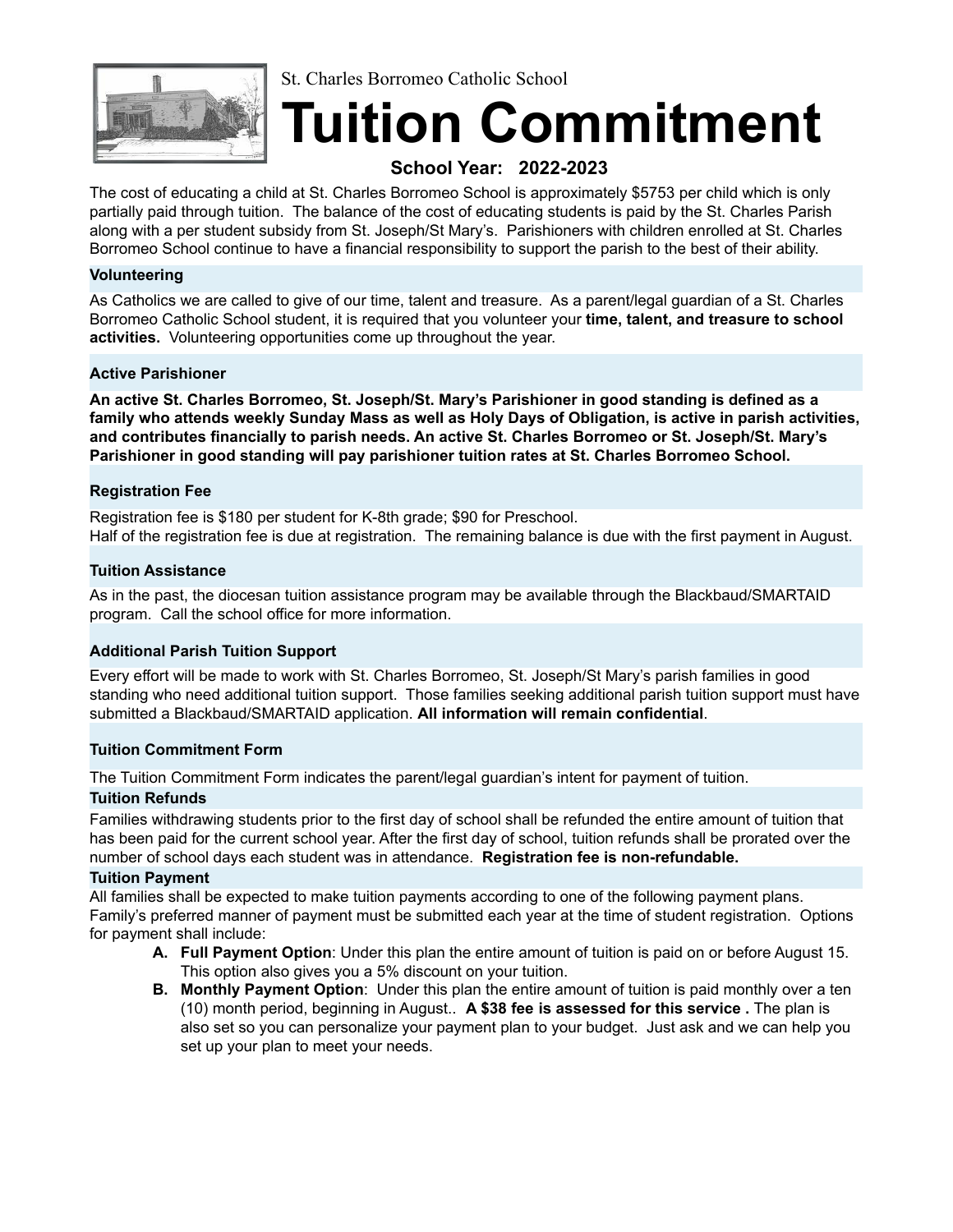

**St. Charles Borromeo Catholic School Tuition Commitment Form**

**Parishioner**

**School Year: 2022-2023**

| <b>GRADE</b>              | <b>STUDENT'S NAME</b>                          |                                            | <b>GRADE</b>                                                                                                                   |  |
|---------------------------|------------------------------------------------|--------------------------------------------|--------------------------------------------------------------------------------------------------------------------------------|--|
|                           |                                                |                                            |                                                                                                                                |  |
| Registration Fees Due: \$ |                                                | (\$180 per K-8 Child/\$90 per Preschooler) |                                                                                                                                |  |
|                           | 1 Child                                        | \$3,600.00                                 | Tuition $5\%$ - pd. by $8/15$<br>\$3,420.00                                                                                    |  |
|                           | 2 Children                                     | \$5,950.00                                 | \$5,653.50                                                                                                                     |  |
|                           | 3 Plus Children                                | \$6,800.00                                 | \$6,460.00                                                                                                                     |  |
|                           | <b>FULL TUITION PER CHILD OPTION \$5753.00</b> |                                            |                                                                                                                                |  |
|                           |                                                |                                            |                                                                                                                                |  |
|                           | \$2,040.00                                     |                                            |                                                                                                                                |  |
|                           |                                                |                                            |                                                                                                                                |  |
|                           |                                                |                                            | \$1,870.00                                                                                                                     |  |
|                           | $\sim$<br>$\sim$<br>$\mathsf{s}$               | <b>M-F Half Day</b>                        | Parishioner<br><b>PRESCHOOL - 5% discount is not applicable</b><br>3 Year Old & 4 Year Old Preschool<br>M-F Half Day Childcare |  |

Half of the registration fee is due at registration. The remaining balance is due with the first tuition payment in August.

Scrip credits will be applied to your tuition account.

I understand that by signing this form, I am responsible for all fees and tuition that will be due to St. Charles Borromeo School for the 2022-2023 school year.

| <b>Parent/Legal Guardian Signature</b>                                                                         | <b>Date</b>                       |  |  |  |
|----------------------------------------------------------------------------------------------------------------|-----------------------------------|--|--|--|
| <b>Non-Payment of Tuition</b>                                                                                  |                                   |  |  |  |
| As stated in the St. Charles Borromeo School Parent Handbook (Policy #3200): "No student's transcript will be  |                                   |  |  |  |
| transferred to enrolling school unless full payment agreement is met." Delinguent accounts shall be subject to |                                   |  |  |  |
| collection and student dismissal.                                                                              | (Parent/Legal Guardian Signature) |  |  |  |
| (Please initial on line)                                                                                       |                                   |  |  |  |